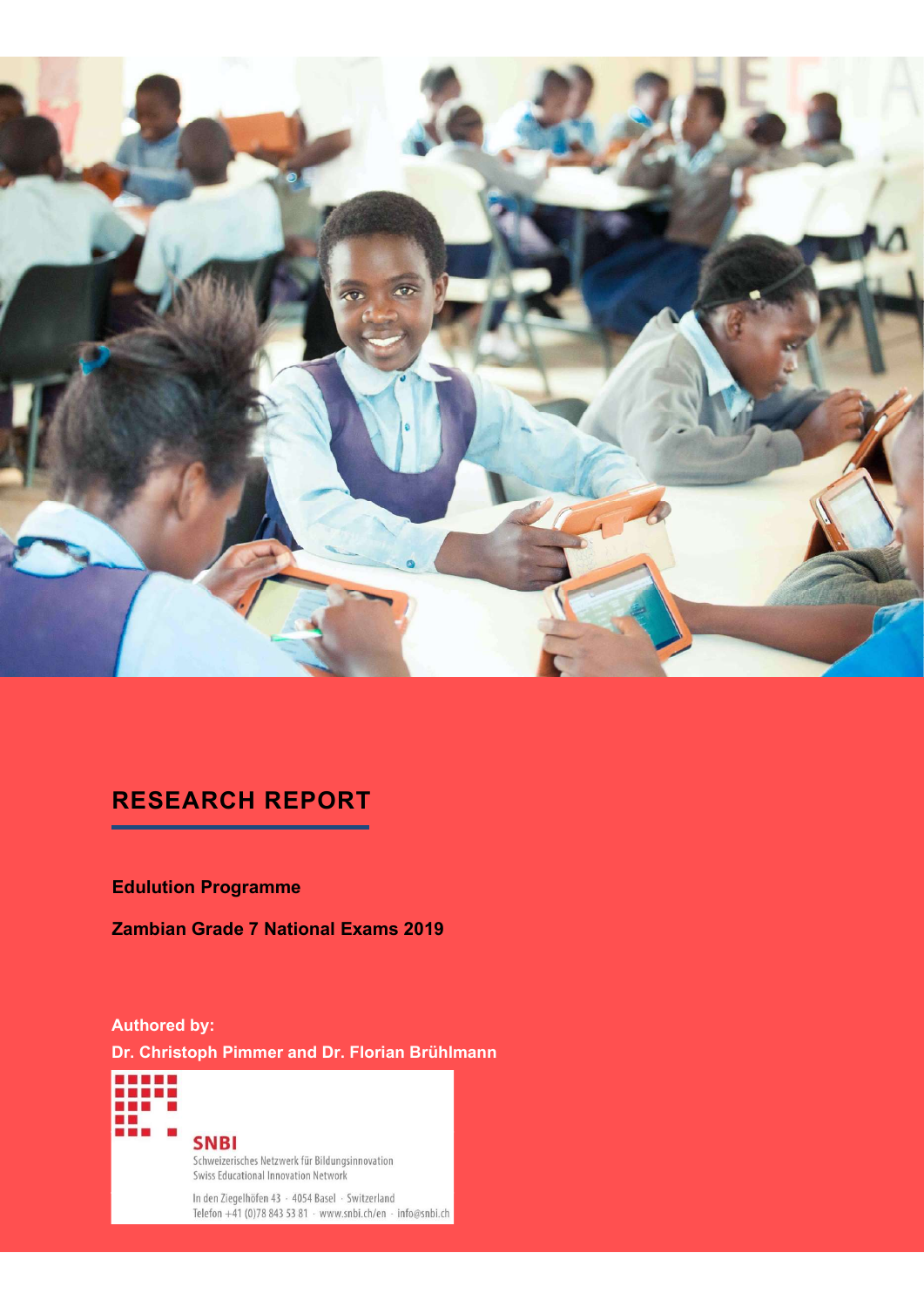

# ABSTRACT

**Edulution offers an after-school learning programme that supports primary school learners**<br>Edulution offers an after-school learning programme that supports primary school learners<br>engage with content and interactive exer in disadvantaged areas in Zambia, Namibia and South Africa. Learners use tablet PCs to engage with content and interactive exercises and their self-paced learning is guided and facilitated by trained coaches. This research report analyses the impact of Edulution's programme on the mathematics performance in Zambia's Grade 7 exam.

**ABSTRACT**<br>
Edulution offers an after-school learning programme that supports primary school learners<br>
in disadvantaged areas in Zambia, Namibia and South Africa. Learners use tablet PCs to<br>
engage with content and interac learners from the regions in which Edulution operates regarding their performance in the Grade 7 exam in 2019 (n=134'534). The Grade 7 exam is a national assessment for Zam-**ABSTRACT**<br>Edulution offers an after-school learning programme that supports primary school learners<br>in disadvantaged areas in Zambia, Namibia and South Africa. Learners use tablet PCs to<br>engage with content and interactiv **Edulution offers an after-school learning programme that supports primary school learners**<br>
bian disadvantaged areas in Zambia, Namibia and South Africa. Learners use tablet PCs to<br>
engage with content and interactive exe different cohorts of learners.

**ABSTRACT**<br> **Edulution offers an after-school learning programme that supports primary school learners**<br>
in disadvantaged areas in Zambia, Namibia and South Africa. Learners use tablet PCs to<br>
engage with content and inte **Edulution offers an after-school learning programme that supports primary school learners are in disadvantaged areas in Zambia Namibia and South Africa. Learners use tablet PCs to engage with content and interactive exer** at the first percentile. The analysis shows that Edulution learners scored pronouncedly **ABSTRACT**<br> **Edulution offers an after-school learning programme that supports primary school learners**<br>
in disadvantaged areas in Zambia, Namibia and South Africa. Learners use tablet PCs to<br>
engage with content and inte **ABSTRACT**<br>Edulution offers an after-school learning programme that supports primary school learners in disadvantaged areas in Zambia Namibia and South Africa. Learners use tablet PCs to engage with content and interactive **ABSTRACT**<br>Edulution offers an after-school learning programme that supports primary school learners in disadvantaged areas in Zambia, Namibia and South Africa. Learners use tablet PCs to engage with content and interacti **ABS IRACT**<br>Edulution offers an after-school learning programme that supports primary school learners<br>in disadvantaged areas in Zambia, Namibia and South Africa. Learners use tablet PCs to<br>engage with content and interact Edulution offers an after-school learning programme that supports primary school learners<br>in disadvantaged areas in Zambia, Namibia and South Africa. Learners use tablet PCs to<br>engage with content and interactive exercise Edulution offers an affer-school learning programme that supports primary school learners and the statement that supports primary school learners is the median end the median of the median and South Africa. Learners use ta in disadvantaged areas in Zambia, Namibia and South Africa. Learners use tablet PCs to engage with content and interactive exercises and their sef-paced learning is guided and facilitated by trained coaches. This research engage with content and interactive exercises and their self-paced learning is guided and<br>facilitated by trained coaches. This research report analyses the impact of Edulution's<br>programme on the mathematics performance in centile ranks. The analysis compared learners of the Edulution programme with the entire cohot of learners from the regions in which Edulution operates regarding their performance in the learners from the regions in which Edulution oper The analysis compared learners of the Edulution programme with the entire cohot of the performance in the entire cohor of the primary school and is thus a useful means to compare different cohors of the entires at the end Grade 7 exam in 2019 (n=134534). The Grade 7 exam is a national assessment for Zam-<br>Grade 7 exam in 2019 (n=134534). The Grade 7 exam is a useful means to compare<br>different cohorts of learners.<br>The comparison was based on The comparison was used or a potentime calculation winder cases cannot and the first percentile. The analysis shows that Edulution learners scored pronounced at the first percentile. The analysis shows that Edulution learn

gether, the findings permit the conclusion that the participation in the Edulution pro-

In the Management Summary, the key findings of the analysis are outlined and in the Technical Report the detailed statistical results are reported to make the approaches and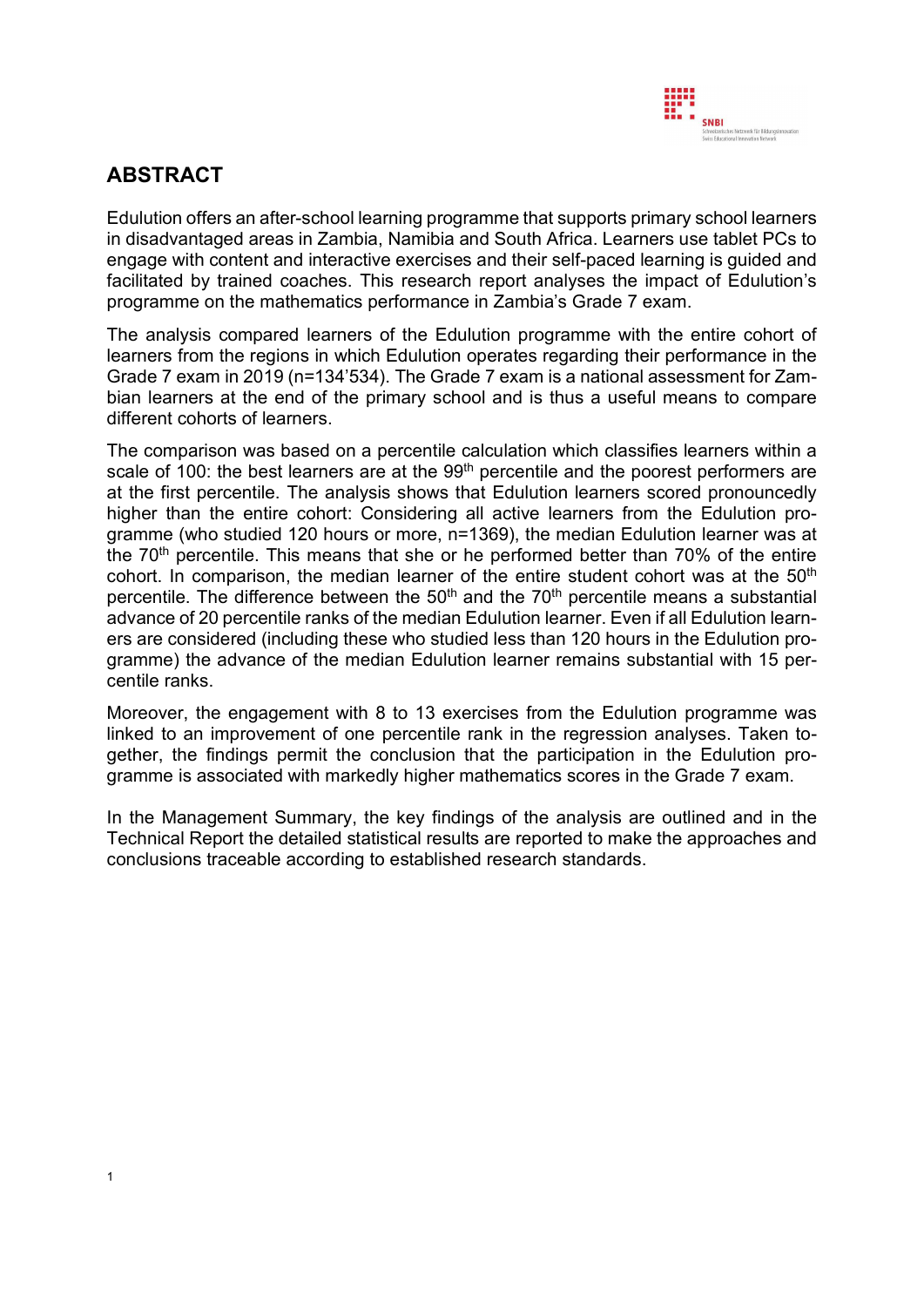

## MANAGEMENT SUMMARY

#### Background and programme

Edulution is a social enterprise which offers an after-school learning programme to support primary school learners in townships and rural areas in Zambia, Namibia and South Africa. Learners use tablet PCs to engage with content and interactive exercises and their self-paced learning is guided and facilitated by trained coaches.

#### Research questions

The goal of this analysis was to evaluate the potential impact of the Edulution programme on learners' numeracy skills. The specific research questions are:

- Research question 1: Does the performance of learners from the Edulution pro- $\blacksquare$ gramme in the national Grade 7 mathematics exam differ from the performance of the entire learner cohort, and if so, to what extent?
- Research question 2: Is the specific engagement of learners with the Edulution  $\blacksquare$ programme, such as working on exercises or time spent with the programme, linked to improvements in their Grade 7 mathematics performance?

#### Approach, method and sample

The statistical analyses methods included a percentile comparison and statistical significance tests for question 1 and various forms of regression analyses for question 2. The analysis was based on two different data sets, which were provided by Edulution to the research team. The first data set contained information about learners (facility, exam number, gender, date of birth) and their performance in the national Grade 7 exams in the three provinces in which Edulution operates (n=157'152). Data for this set was provided by the respective District School Inspectors. In addition, the Edulution coaches confirmed and verified this information for the Edulution learners in Grade 7. The second data set was obtained from the digital Edulution platform which tracks learner activities. This set involved more detailed information of the Edulution learners (n=1997), containing information on the learners (age, gender) and their context (province, cluster, school type, facility, environment etc.), their use of the Edulution programme (number of exercises, number of hours engaged) and their results in the 2019 Grade 7 exams. Both samples were joined and then cleaned and explored. From the full data set obtained from the School Inspectors, 1258 observations were excluded because the age of the learner was below 10 or above 22 which indicated errors in the data entry process. For the percentile comparison to be counted as an active Edulution learner, an engagement of at least 120 hours with the programme was required. 120 hours was derived from the projected number of hours a learner should be on the programme assuming consistent attendance over a given year. Learners drop in and out of the programme for various reasons, such as changes in class schedules and class enrolment or altered family situations. This led to the exclusion of 617 learners (31%) from the Edulution data set for the main percentile comparison.

Total sample: The resulting sample included 155'267 learners. Of these, 134'534 actually participated in the Grade 7 exam. Fifty-two percent were female and 48% male, who were,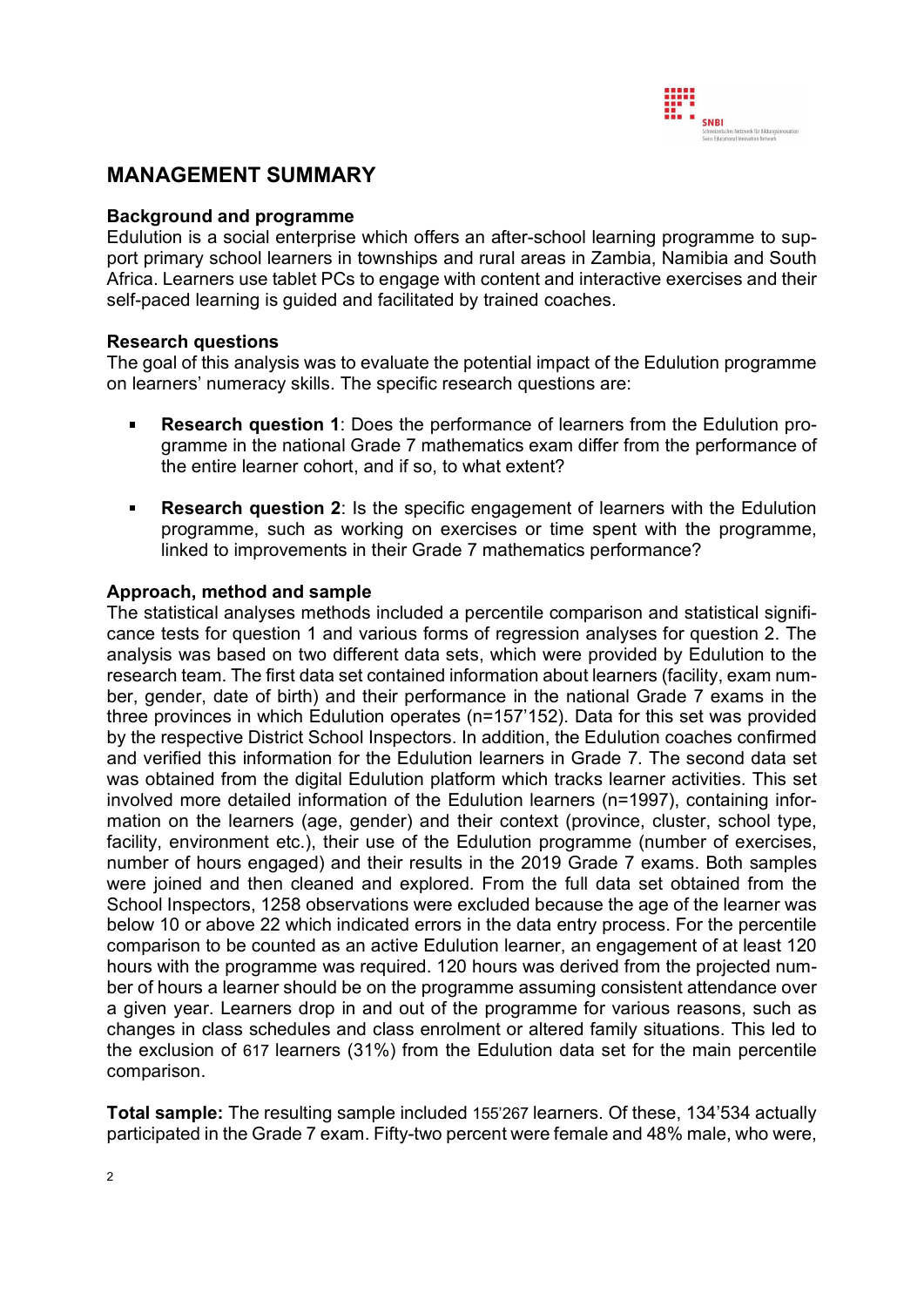

on average 14.8 years old. 29% were from the Eastern province, 19% from the Western province and 52% from Lusaka.

Edulution learners: From the Edulution cohort which was compared to the entire student cohort for the percentile comparison, 1369 participated in the Grade 7 exam. They were on average 14.8 years old, 52% of whom were female and 48% male. 55% were from urban areas and 45% from rural environments. 31% came from the Eastern province, 67% from Lusaka and 2.4% from the Western province. The majority of learners attended government-run schools (60%), followed by faith-based schools (23%), community schools (17%).

#### Results: Impact of Edulution programme on mathematics score

With respect to research question one, the results show that learners from the Edulution programme scored pronouncedly higher in the Grade 7 mathematics exam than learners from the entire regional cohort, and this difference was statistically significant. In detail, the median learner in the Edulution programme was at the  $70<sup>th</sup>$  percentile. Percentiles are learners' ranks expressed on a scale of hundred, with the best learners being at the 99<sup>th</sup> percentile and the worst at the 1<sup>st</sup> percentile. The 70<sup>th</sup> percentile of the median Edulution learner means that her or his performance was superior than the performance of 70% of the entire learner cohort. Moreover, it is an advance of 20 percentile ranks compared to the median learner of the entire learner population, who is at the  $50<sup>th</sup>$  percentile. (Figure 1).



Figure 1: Edulution learners' median (red points) vs median of entire cohort (dashed vertical line)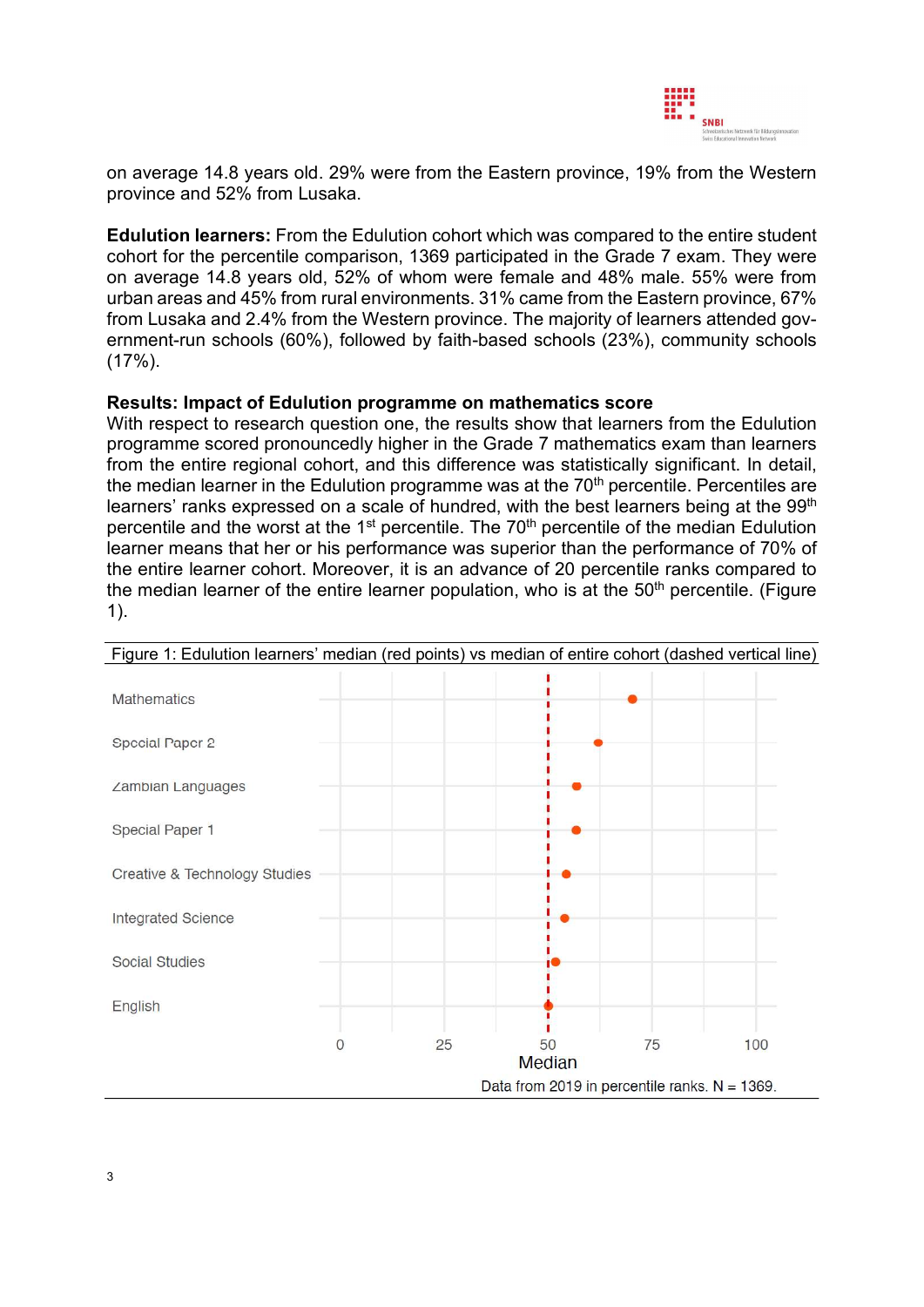

Compared to the other subjects, the advance of Edulution learners' scores relative to the entire cohort was most pronounced in mathematics, which underpins the positive impact of the Edulution programme (See Figure 1). The median Edulution learner was also at significantly higher percentiles regarding the Special Paper 1 and 2, Zambian languages and Creative & Technology Studies than the median learner from the entire cohort. The advance regarding the Special Papers 1 and 2, which test logical reasoning, can possibly be explained by the cross-cutting effects from the increase in mathematical skills. In contrast, no statistically significant differences were observed for the subjects English, Integrated Sciences, and Social Studies. (English literacy is a subject which has been integrated into Edulution's programme, but less than 5% of the cohort examined in this study was part of this programme).

Regarding research question 2, regression analyses suggest that the specific engagement of learners with the Edulution programme is linked to concrete improvements in their Grade 7 mathematics score. The strongest engagement predictor of learners' mathematics performance was the number of exercises. In detail, the engagement with 8 to 13 exercises in the Edulution programme was associated with an improvement of one percentile rank (drawing on robust linear regression and on lasso regression, respectively). The hours of engagement with the Edulution programme also predicted learners' success in the mathematics exams, although to a lower extent. In addition to variables related to the engagement with the programme, also socio-demographic and contextual factors were associated with mathematics performance including gender, age, type of school, and whether the learning centre was in an urban or a rural area. In detail, being older or female was associated with a lower score, as was attending a school in a rural environment or a faith-based school. (However, no causality can be implied, as, for example, it might be the case that faith-based schools operate in particularly disadvantaged areas).

Finally, we have visualised the relationship between hours of engagement with the Edulution programme and the development of learners' percentiles (Figure 2). There is a relative steep curve that indicates a strong improvement in mathematic scores between zero and 200 study hours spent in the Edulution programme (red line). The curve continues to trend upwards and learners' engagement of 200 hours and more is linked to a further improvement of percentile ranks. The percentiles reached for some other subjects also increase with the hours of engagement in the Edulution programme, most notably Special Paper 1 and 2; yet not as strong as mathematics. In contrast, the percentile development of Zambian languages is unrelated to the engagement with the Edulution programme, which makes perfect sense because the subject is not covered by the programme and it is unlikely to benefit from any cross-cutting effects from the mathematical skills development.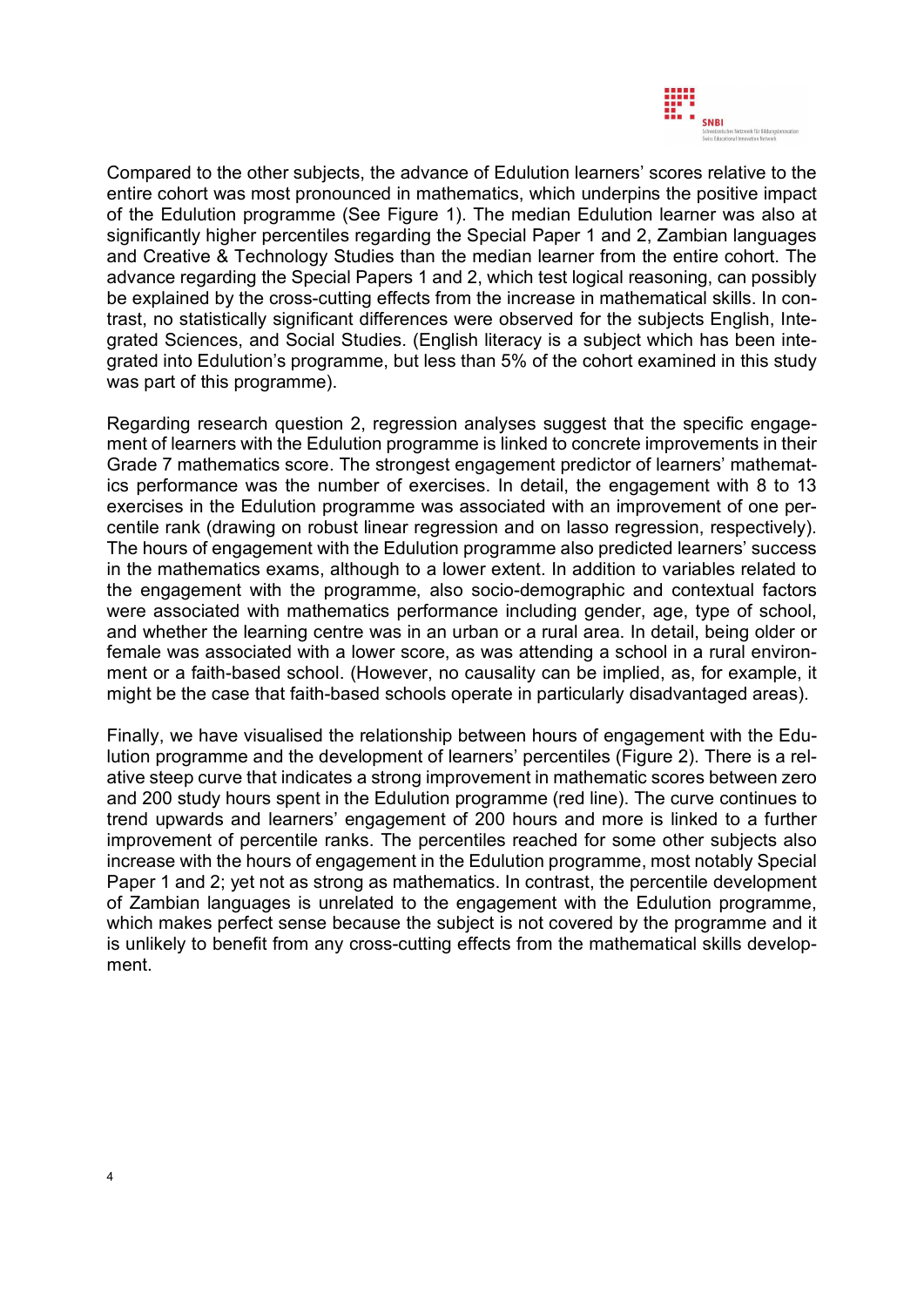



## Limitations

Firstly, the comparison of Edulution learners with the entire cohort of learners from the provinces in which Edulution operates was not the result of a randomised sampling process of learners or schools but drew on the existing Edulution cohort, which restricts the causal interpretation. In other words, it cannot be statistically excluded that schools which work with Edulution are generally more privileged than others and thus the learners' higher ranks could not be exclusively attributed to the Edulution programme. However, the fact that Edulution explicitly targets schools and learners in disadvantaged settings, together with the finding that Edulution learners' performance in subjects other than mathematics were much closer to the ones of the entire cohort, points to the comparability of the two cohorts. Secondly, in the regression analyses that calculated the extent to which the engagement with the Edulution programme was linked to higher percentile ranks, we controlled for some but not for all possible influencing factors. For example, we did not account for parental support, the socio-economic wellbeing of the learners' families or the cognitive capabilities of individual learners. For example, learners with higher levels of parental support, typically from families with a higher socio-economic status, could have possibly been motivated by their parents to engage in exercises and, additionally,